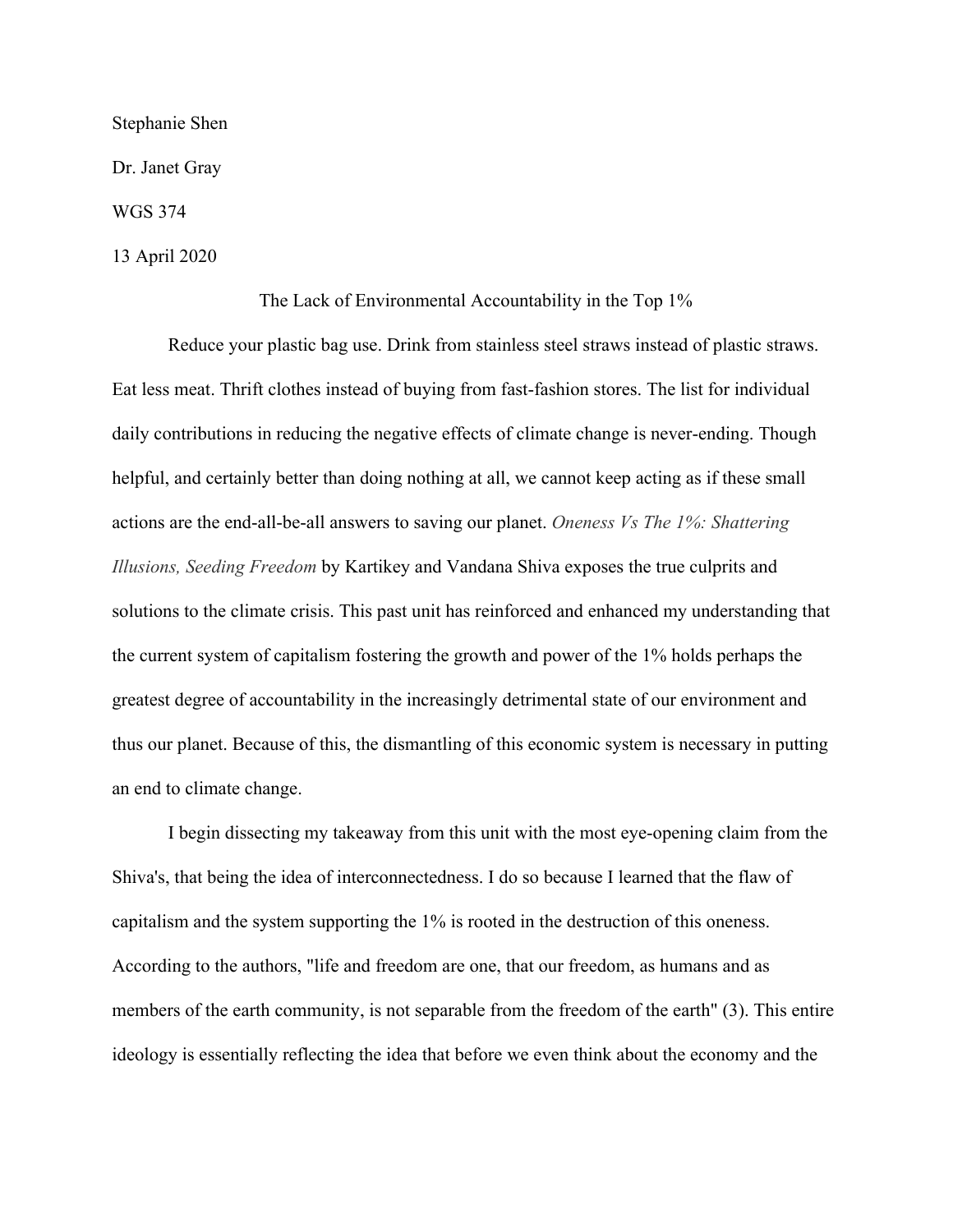climate, we must first reflect on our relationship to this planet. What does it mean to be alive on Earth with each other? It forces us to realize that viewing each other as completely separate entities as well as a superior species to nature is entirely problematic. The authors explain this concept by stating that plants and animals depend on one another for survival, within themselves and between each other, and humankind depends on these plants for nutrients imperative for survival. My favorite example they use to illustrate this is India's lifestyle of centralizing its civilization with the forest, teaching us that true democracy is "sharing space with others while drawing sustenance from the common web of life" (5). Essentially, Vandana and Kartikey Shiva create a new perspective of thinking about humanity's role in the context of the rest of the Earth that is based on the idea that we are all united.

This necessary discussion of oneness transitions into the ways in which the one percent is threatening humanity and nature and therefore the climate: the billionaires are seeking to destroy the interconnectedness intrinsic to all parts of nature and human life. Originally, I (along with many others, I'm sure) simply attributed the environmental damage caused by corporations to the extensive carbon emissions and fossil fuels they emitted. But the problem seems to be far more intricate than that -- majority of us failed to see the root of the problem. Kevin Stack and Michael Vandenbergh in *The One Percent Problem* support this notion in stating that "Solving the climate change problem will be far more difficult, if not impossible, without addressing sources that could frame themselves as one percent contributors" (1402). Thus, we are forced to look deeper into what fuels the one percent. It is not simply the *act* of the billionaires using their power to emit massive amounts of energy, but the *mindset* they've adopted that allows them to justify and evade the consequences of doing so, thus making the challenge of changing their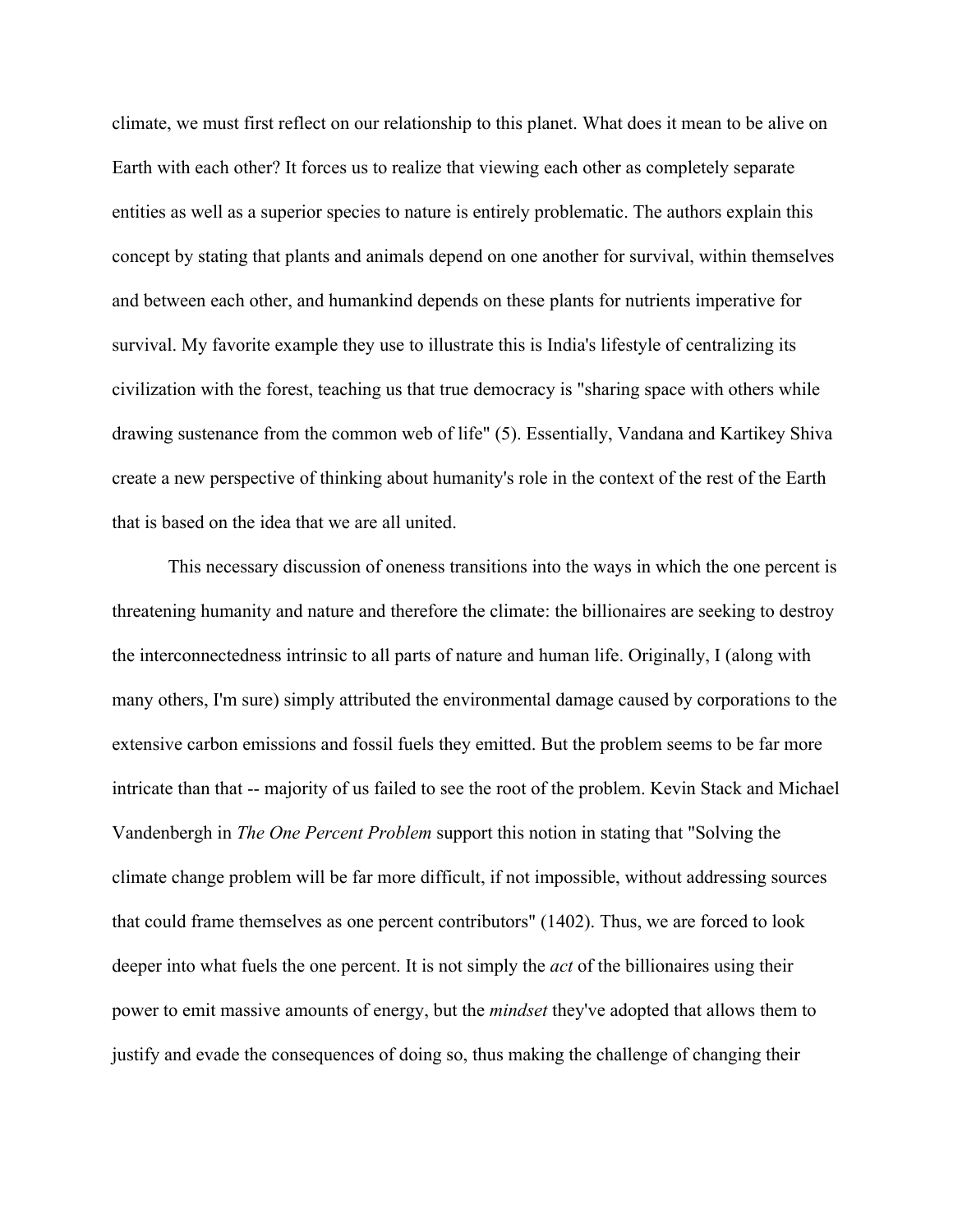behavior far more long-term. This mindset the one percent has adopted is the illusion that organisms are machines created and controlled by corporations, instead of living beings with their own cellular processes. This is a result of "two centuries of the fossil fuel-driven Industrial Age" in which "intellectual architecture has been created which artificially separates us from the earth, and from each other" (5). Nature is now viewed as mechanical and inert, simply raw material left for the rich to exploit, designed for fueling industrial capitalism.

Perhaps an even greater threat to society and nature is the stubbornness the wealthy have created: the ways in which they view *intelligence* is entirely one-dimensional and mechanical. This is problematic as it closes them off to actual expert advice and researched facts that prove the destructive nature of their actions. The Shiva's suggest that a solution to this is that we "recognize the diversity of epistemologies and knowledge systems that have helped us in protecting the planet and ensuring our well-being" (10). Therefore, it is essential to recognize that we must also revolutionize the ways in which intelligence is viewed by re-crediting and revalidating both scientific research as well as the lived experiences from indigenous populations, farmers, women, and other oppressed groups that have far more experience with nature.

All these factors combine to formulate the capitalistic economy that is designed to keep the rich in power that in return severely harms the environment. It is a never-ending cycle of the rich using their already-claimed power to become even more rich and powerful. In the chapter titled "Should Corporations Have Rights?" from Kent Greenfield's book *Corporations are People Too*, he seems to make an effort to defend the importance of corporations, but his attempt to do so ironically illustrates this monstrous over-powering machine that is the corporations. He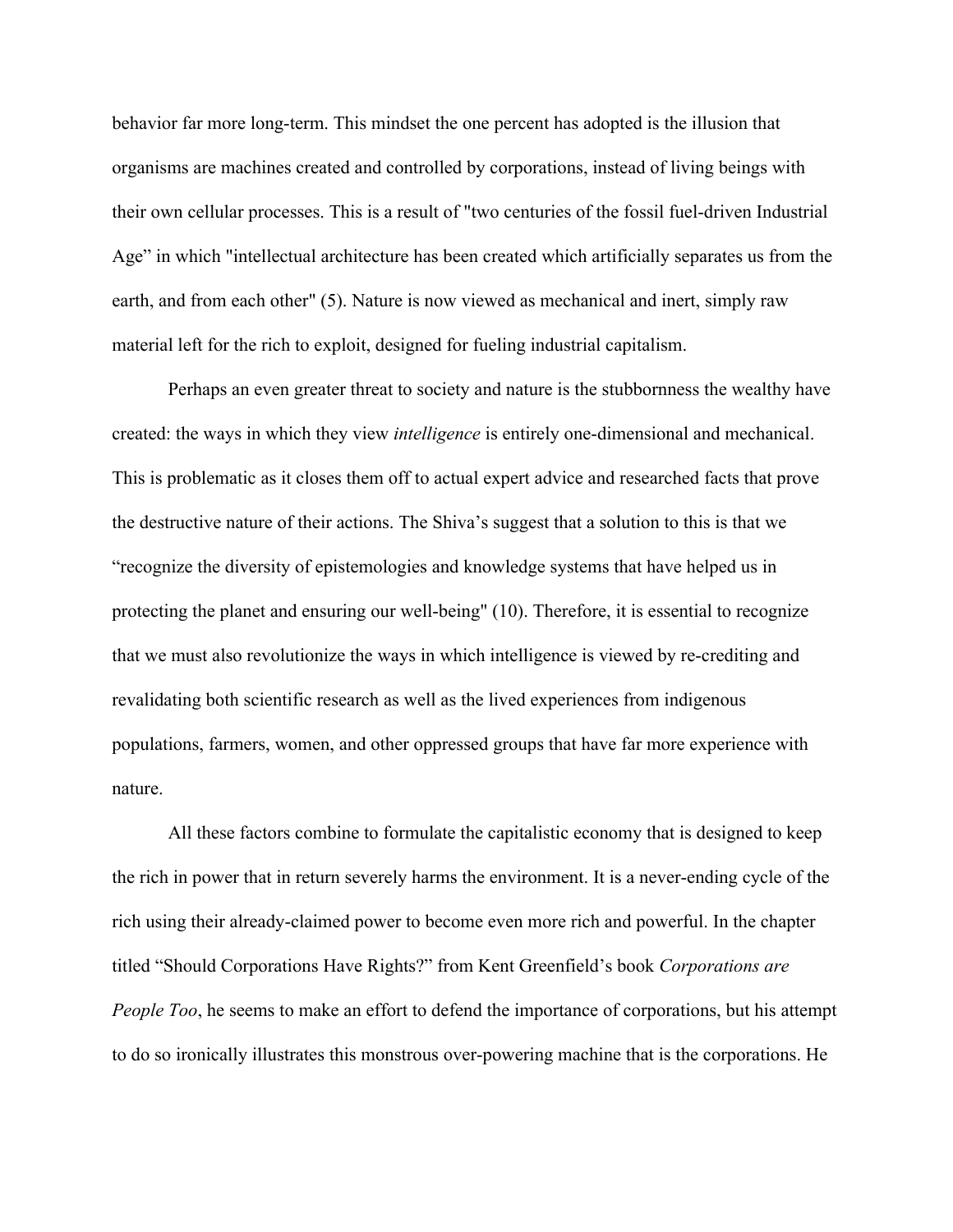states that they "are created to be the economic engine of society with the task, individually and collectively, of building wealth over time by selling goods and services for a profit" (61). Why is their task building wealth? Is that their main purpose? To only gain capital? And the by depicting them as the "economic engine" only further proves the fact that corporations hold an aggressive amount of power and control in allocating wealth. And they have all done this by thriving off the "ecological and social ignorance" along with the "greed and the urge to dominate and control" (19). All in all, the ignorance to the union of humankind and nature has paved a dangerously wide path for the one percent to gain capital through people, goods, and plants at the expense of our planet.

I do not oppose any individual efforts in reducing the waste and pollution being left on earth. As a matter of fact, I actively participate in it as well and encourage everyone else to do so. However, reading *Oneness Vs The 1%: Shattering Illusions, Seeding Freedom* by Kartikey and Vandana Shiva made me realize the cause of climate change and its manifestation as a long-term problem extends far beyond littering and driving your car one too many times. Instead, the inherent dependency and interconnectedness between all forms of life on this planet has been disgustingly disturbed and ignored by capitalism. Thus the true long-term solution lies in revolutionizing the current economic system.